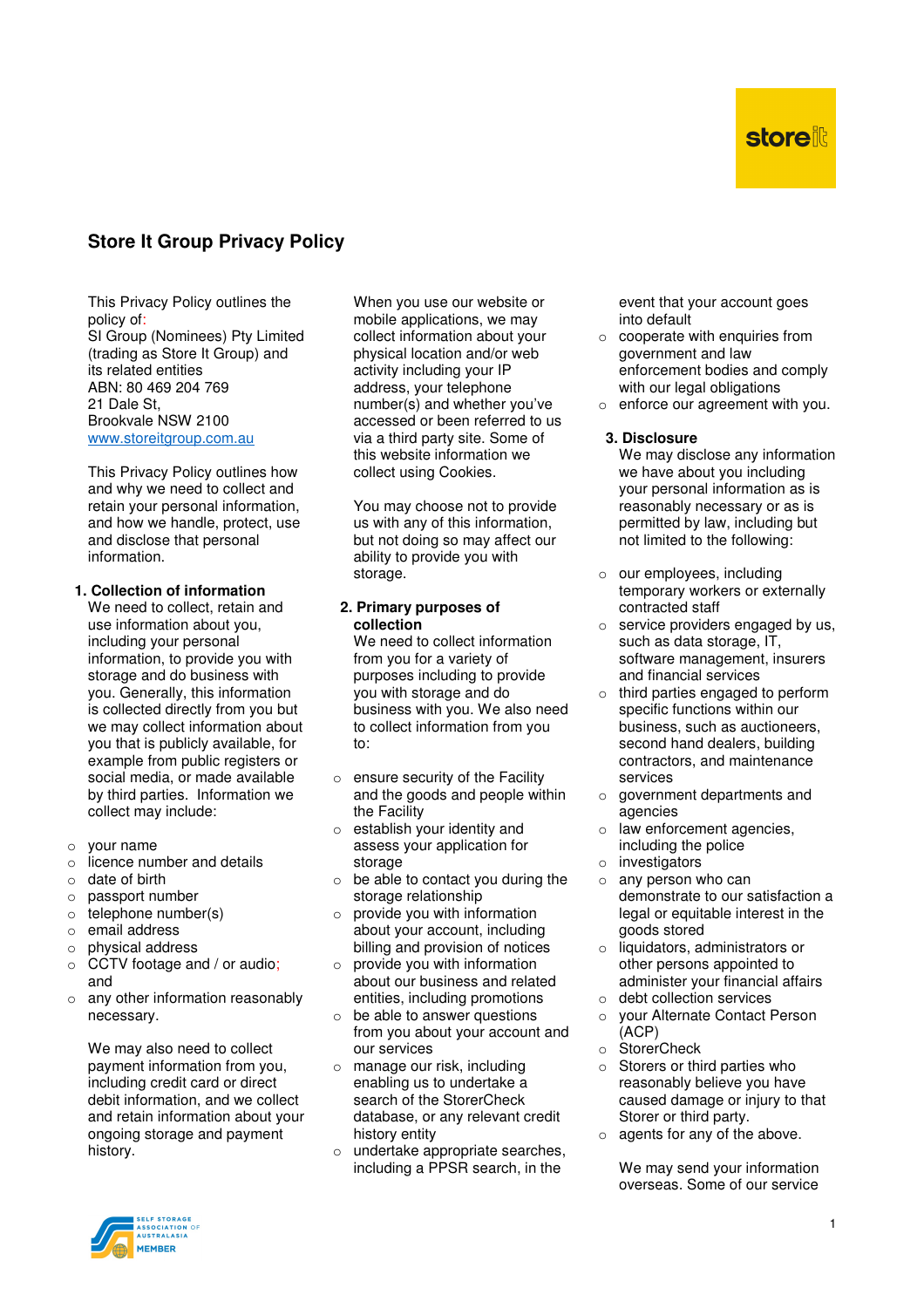# **store**

# **Store It Group Privacy Policy**

providers or other third parties, including data storage providers, may be located, operate or hold data outside of Australia. When information is sent or disclosed outside of Australia we take reasonable efforts to ensure that appropriate data handling and security arrangements are in place. We utilise service providers who are located in a number of countries outside Australia, including New Zealand, the UK, and the USA. Please note that Australian law may not apply to some of these entities in those countries.

## **4. Alternate Contact Person**

You make the following authorisation regarding your Alternate Contact Person: As you have provided us with personal information identifying your nominated Alternate Contact Person (ACP), you must ensure that you have the right to disclose information about your ACP including their personal information. You must take reasonable steps to ensure your ACP is aware that:

- o you have made this disclosure
- $\circ$  we may use this information as we would personal information collected about you
- o they may access and correct the information held by us in the same manner you may correct your personal information.

#### **5. Marketing**

We may use your contact details, including email, fax and telephone numbers, to contact you for marketing purposes. You may withdraw this consent at any time. We may share your information with our related entities. We will not share your contact details with third party enterprises, and will never sell

your personal information or contact details. If you wish to opt out of direct marketing, please contact us at info@storeitgroup.com.au.

- **6. Storer Check ('StorerCheck')**  We subscribe to the StorerCheck system. By applying to store with us, including making a web or telephone enquiry, **you agree to the following**:
- o We may search the StorerCheck data base for information StorerCheck may have about you
- o We may communicate with other users of the StorerCheck system and discuss your information with them
- o We may choose to refuse you storage, or terminate your storage agreement, if you are listed with StorerCheck
- o We may release or update any details and personal information StorerCheck have about you, including but not limited to:
	- □ your name,
	- □ your address.
	- $\Box$  your previous address(es),
	- □ your email address, □ your licence number and
	-
	- details,

□ your passport number and details,

- □ your date of birth.
- □ your storage history,
- including account payment history

Your details and personal information will be released to StorerCheck if you breach your storage agreement or engage in illegal or threatening behaviour including but not limited to:

- o Not paying for storage
- o Dumping or abandoning goods
- o Being chronically late with payments
- o Being abusive or threatening to staff members or other storers
- $\circ$  Eliciting the involvement of law enforcement agencies, such as law enforcement enquiries regarding your storage activities and the execution of search warrants against you, this facility or your storage space
- o Any other breach of the storage agreement.

We may use the information you provide during this application, including web or telephone enquiries, or information provided at any other time to update any listing you currently have with StorerCheck. If you do not consent to these terms, you should not apply for storage with us.

By applying to store with us you consent to the terms and conditions set out in this document and on-line at www.storercheck.com, including our right to search StorerCheck for your details, and to release your information and details to StorerCheck in certain circumstances. For further information about Storer Check Pty Ltd go to www.storercheck.com

#### **7. Security**

We keep your information provided to us in both hard form and electronic form. We take steps to secure this from misuse, loss, unauthorised modification, unauthorised disclosure and access. We employ physical security such as locks on filing cabinet and restricted access to hard files, and other security measures including password protected computers and internet firewalls.